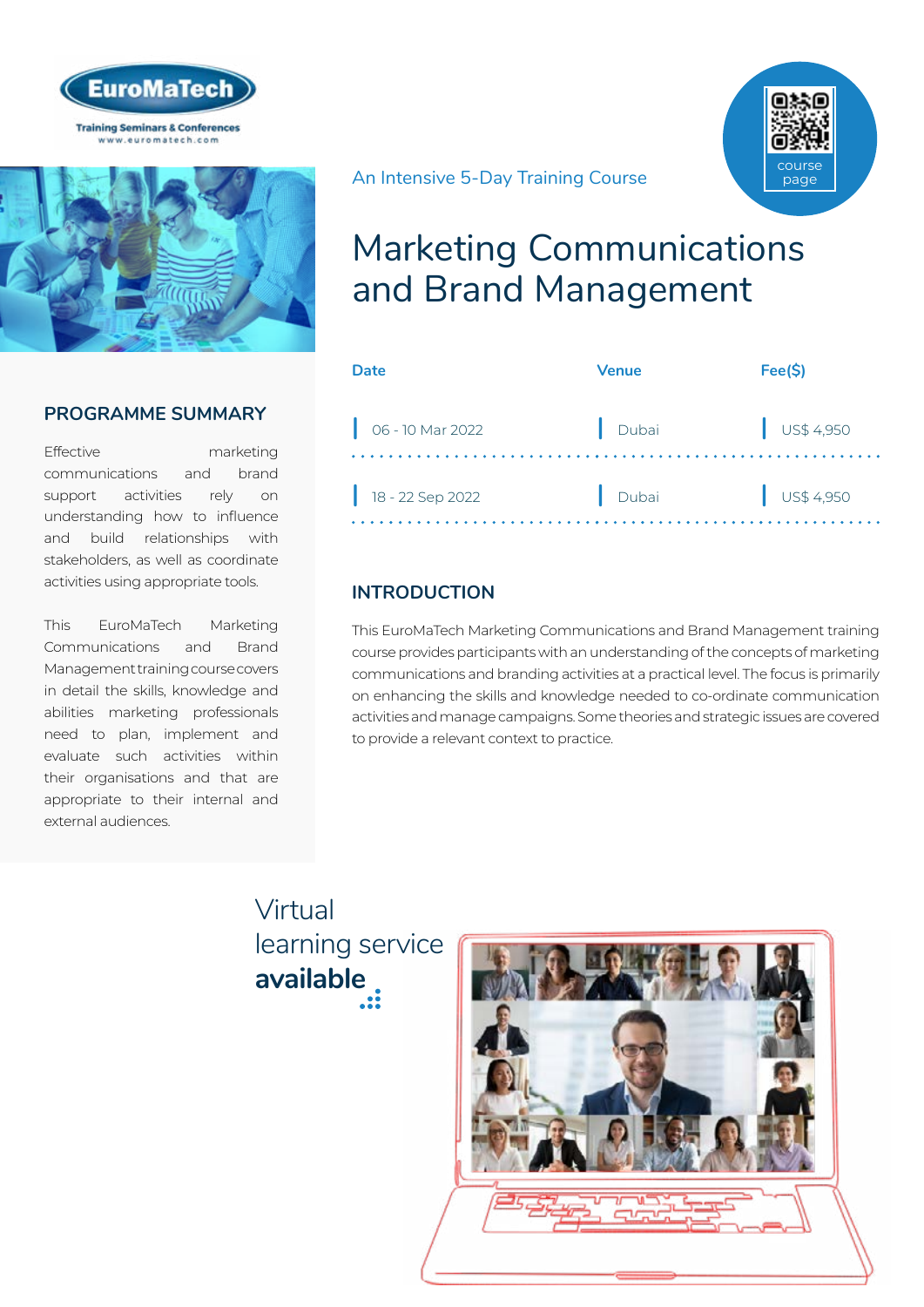## **TRAINING METHODOLOGY**

This EuroMaTech training course combines presentations with case studies, best practice guidance, videos, discussions and interactive activities that will help you develop a comprehensive understanding of marketing communications and branding. Participants are encouraged to share experiences from their own cultures and organisations.

As we work through the content you will develop strategies, plans, campaigns and activities you are confident of implementing when you return to your office.

## **In-house Training**

EuroMaTech is capable of conducting this training programme exclusively for your delegates. Please e-mail us on inhouse@euromatech.ae for further information and/or to receive a comprehensive proposal.





**Email Address:** info@euromatech.ae

**Website:** www.euromatech.com

## **WHO SHOULD ATTEND**

All those who have the responsibility for developing and managing marketing communications and brand support activities within their organisations

## **PROGRAMME OBJECTIVES**

- Explain the role and win support for marketing communications from more senior executives
- Advise on how to create an effective plan tailored to their organisation and stakeholders and using relevant tools and media
- Plan and deliver advertising, sales promotion, public relations and direct marketing campaigns that achieve their objectives
- Manage marketing communication and brand support activities using both offline and on-line media
- Evaluate the effectiveness of communication tools using appropriate criteria such as cost and credibility



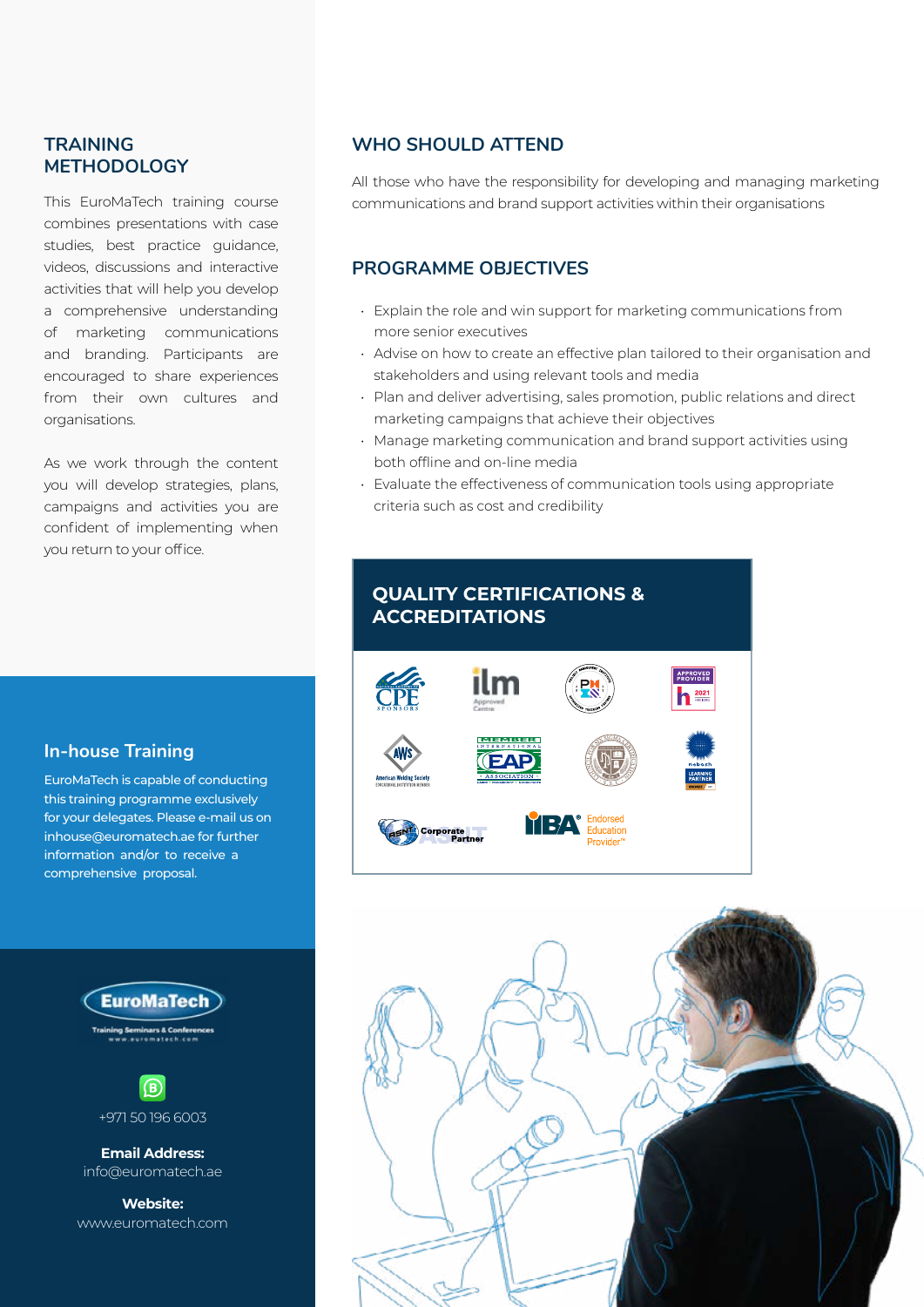# **COURSE OUTLINE**

#### **Day 1**

#### How Marketing Communication Works ?

- The communications process
- How audiences process information and make decisions
- Establishing and maintaining successful stakeholder relationships
- Above and below the line activities
- Ethics, responsibility and codes of practice
- Understanding global audiences and communication challenges

## **Day 3**

#### Managing Marketing Communication Programmes and Campaigns

- Selecting between the different marketing communication strategies
- Frameworks for planning communication activities
- Developing advertising and sales promotion campaigns
- Developing public relations and direct marketing campaigns
- Finances: forecasting expenditure and allocating budgets
- Metrics and evaluating the effectiveness of communication activities

## **Day 4**

#### Developing and Managing Brand Identity

- Elements of a brand: logo block, strapline, typefaces, typography, colours, tone of voice, photographic style, grids
- A-Z steps for building a brand: researching markets, finding a niche, putting your culture and identity into words, creating the brand manual, explaining the brand to different audiences, keeping your brand alive
- More complex branding decisions: naming families, positioning, extensions, multibranding, repositioning
- Reproducing the brand: online, video, brochures, stationery, packaging, signage, promotional items, uniforms, vehicles
- The people aspects: finding champions to keep you on-brand, persuading customers to pledge loyalty to your brand, defending against internal and external threats
- Best practice branding case studies

## **Day 2**

#### The Marketing Communications mix

- How and when to use the tools: advertising, sales promotion, public relations, direct marketing, personal selling
- Choosing between the different medium: broadcast, print, outdoor, digital, social media, in-store
- Co-ordinating and integrating marketing communication activities
- Insights into media planning and buying
- Developing effective messages using the different types of appeals
- Creating content audiences pay attention to and understand

## **Day 5**

## Action Planning

- Putting it all together: developing a marketing communications plan tailored to your organisation and stakeholders
- Identifying and setting priorities for implementation
- Winning support from key internal personnel for implementation
- Personal coaching: presenting the challenges you will face implementing your plan, for feedback and support
- Developing a personal action plan based on your strengths and areas for development identified during this programme